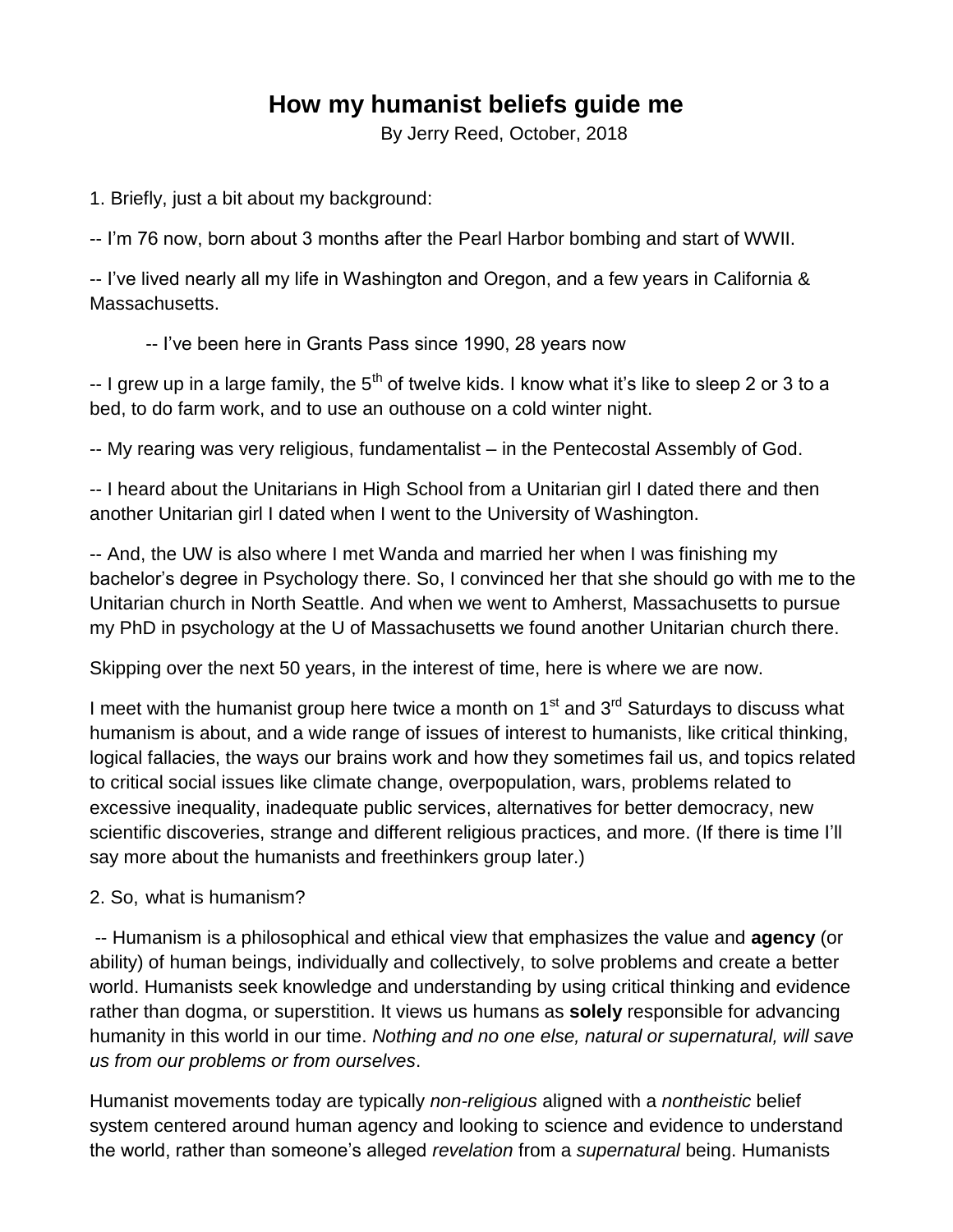generally embrace democracy, with an optimistic commitment to making progress in improving the human condition for all humanity.

Here are two definition statements from the American Humanist Association:

1<sup>st</sup> the short one: "Humanism is a progressive philosophy of life that, without theism or other supernatural beliefs, affirms our ability and responsibility to lead ethical lives of personal fulfillment that aspire to the greater good."

Now, a longer one they print in each issue of *The Humanist* magazine: "Humanism is a rational philosophy informed by science, inspired by art, and motivated by compassion. Affirming the dignity of each human being, it supports the maximization of individual liberty and opportunity consonant with social and planetary responsibility. It advocates the extension of participatory democracy and the expansion of the open society, standing for human rights and social justice. Free of supernaturalism, it recognizes human beings as a part of nature and holds that values-be they religious, ethical, social, or political-have their source in human experience and culture. Humanism thus derives the goals of life from human need and interest rather than from theological or ideological abstractions, and asserts that humanity must take responsibility for its own destiny."

A. C. Grayling, author of "*The Good Book: A Humanist Bible*" says, "humanist teaching starts with the Socratic injunction to think for oneself, to take responsibility for the choices one makes in life and how one chooses to live it." In other words, we should be skeptical of statements that are incredible, and factually inconsistent.

I will try to explain my view of humanism regarding several key issues or aspects:

First, we humanists believe our human future is entirely, 100%, up to us to manage, including how we interact with our natural environment. No supernatural agent exists to help or to obstruct us. There are two sides to our ability to deal with this challenge and opportunity.

1<sup>st</sup>, we humans are clearly, amazingly gifted for solving problems, creating ingenious, wonderful solutions. Think about - medicine, scientific discovery, electronics, art, literature, music, etc.

2<sup>nd</sup>, we humans are also capable of very bad, dumb, ugly, mean spirited, disgusting behavior patterns. A few examples, - wars, freeways, overpopulation/extinction of species, gross inequality, pollution, racism, etc.

-- We humanists are committed to finding ways to move **all** humanity toward the positive outcomes rather than the latter. This is our challenge, our responsibility, and our opportunity. We believe we can do it – **in this life** – **in this world**.

2nd. Everyone tends strongly to believe what we see or hear with our own eyes and ears, but our brains mislead us all the time. Witness the dress illusion, circulated on the internet and TV a couple years ago, which was clearly either black and blue or gold and white depending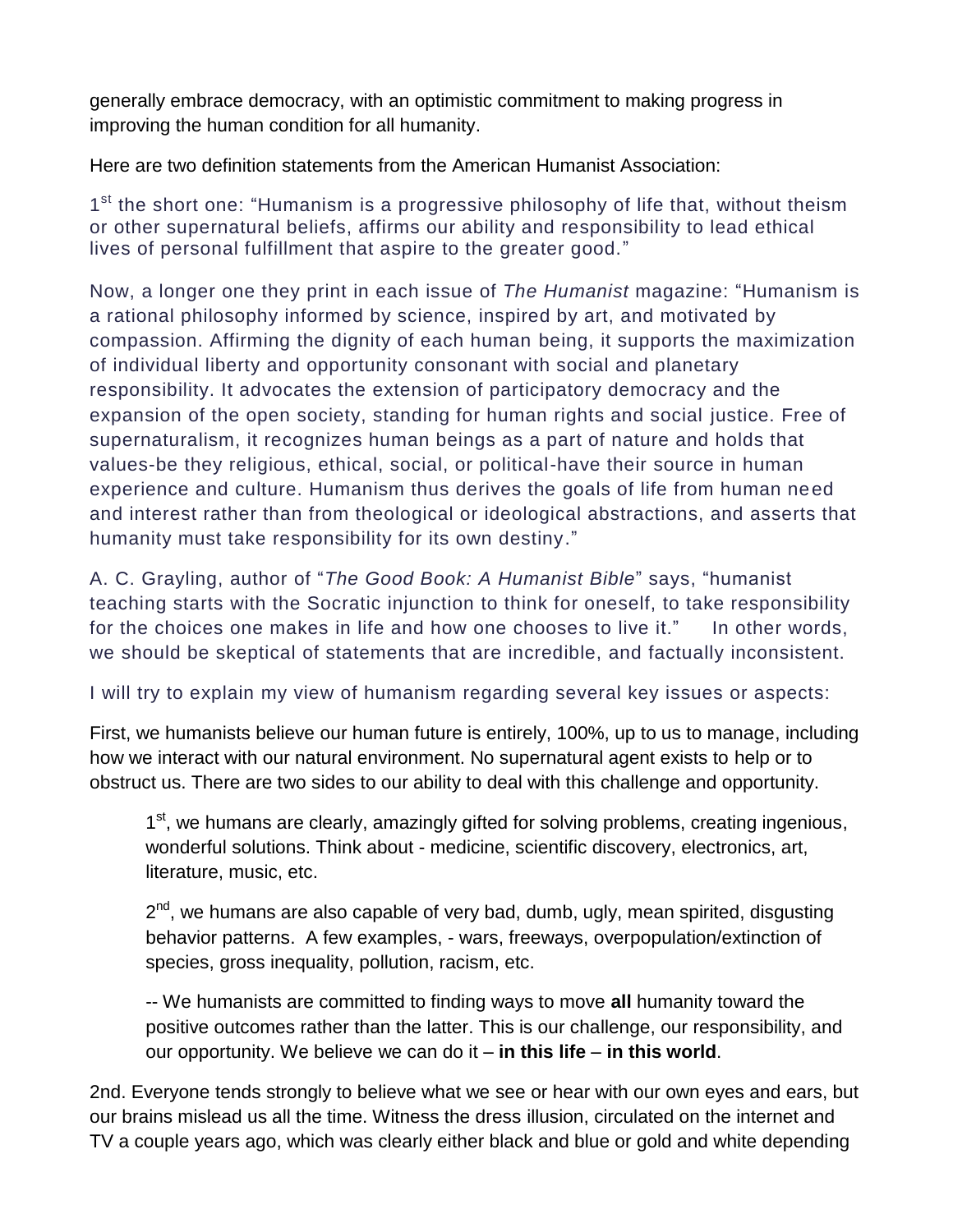on who was looking at it. Wanda saw it one way, I always saw it the other way. Everyone who looked saw it one way or the other, consistently, regardless of how others saw it.

Recently, a similar illusion, but an auditory one, has gone around on TV and the internet which either sounds like "Laural" or "Yennie", again depending on who you are. The thing is --**Reality** is much richer than what is presented by our senses to our brains, so our brain makes its own interpretation. That's what the brain does **all the time**. Similarly, psychologists discovered and have demonstrated that our memories are also highly flawed and they continually change throughout our lives. New information, including fantasies, biases and opinions are continually being experienced, and they are incorporated in ways that revise and distort old memories. Our brains are pretty good, but cannot be trusted – so what can we **rely** on, we want to know?

-- The **scientific method** incorporates tactics that compensate for brain distortions. These include good experimental design, confirmation by other observers, use of various control groups, such as placebo controls, replication of findings by other unbiased persons, etc.

Good science requires a commitment for all researchers to accept the conclusion that best agrees with all the results, i.e. the *balance of the evidence*, and to reject competing hypotheses – even when they are one's own pet views. That's the mark of a true scientist – which is a challenge to each of us, including to me, of course.

Reliable beliefs are consistent with the **balance of evidence** and they lead to better **scientific** knowledge that **works**, **solves** problems, and makes our lives better.

3rd. So, let's talk about things that are **natural** vs **supernatural**. Humanism embraces a naturalistic and materialistic view of the world, that is, one in which all its parts are amenable to the scientific method. They are observable, measurable, confirmable by independent observers, etc. Many natural phenomena in the past were not readily confirmable in this way, such as magnetism and electricity, various rays, and microscopic 'critturs' before we invented microscopes. But, by using good theories, clever thinking and technology, people found ways to understand them, measure them, and even to see and use them. So, now we know they are part of our natural world, subject to natural laws.

Supernatural things, however, like gods and goddesses, elves, ghosts, angels, demons, fairies, and the Flying Spaghetti Monster are not confirmable. That's why they are called **super**natural. Consequently, by definition and in fact, there is no way to draw ANY conclusion whatsoever about them at any level of confidence, including whether they really exist or not.

-- One pretty good hypothesis about such beliefs is that they are evidence of the human tendency to attribute agency behind a natural phenomenon that we observe but don't understand. When we erroneously assume such invisible agent, skeptics like Michael Shermer, refer to it as making an "*agenticity*" error. It's another way our brains can trick us.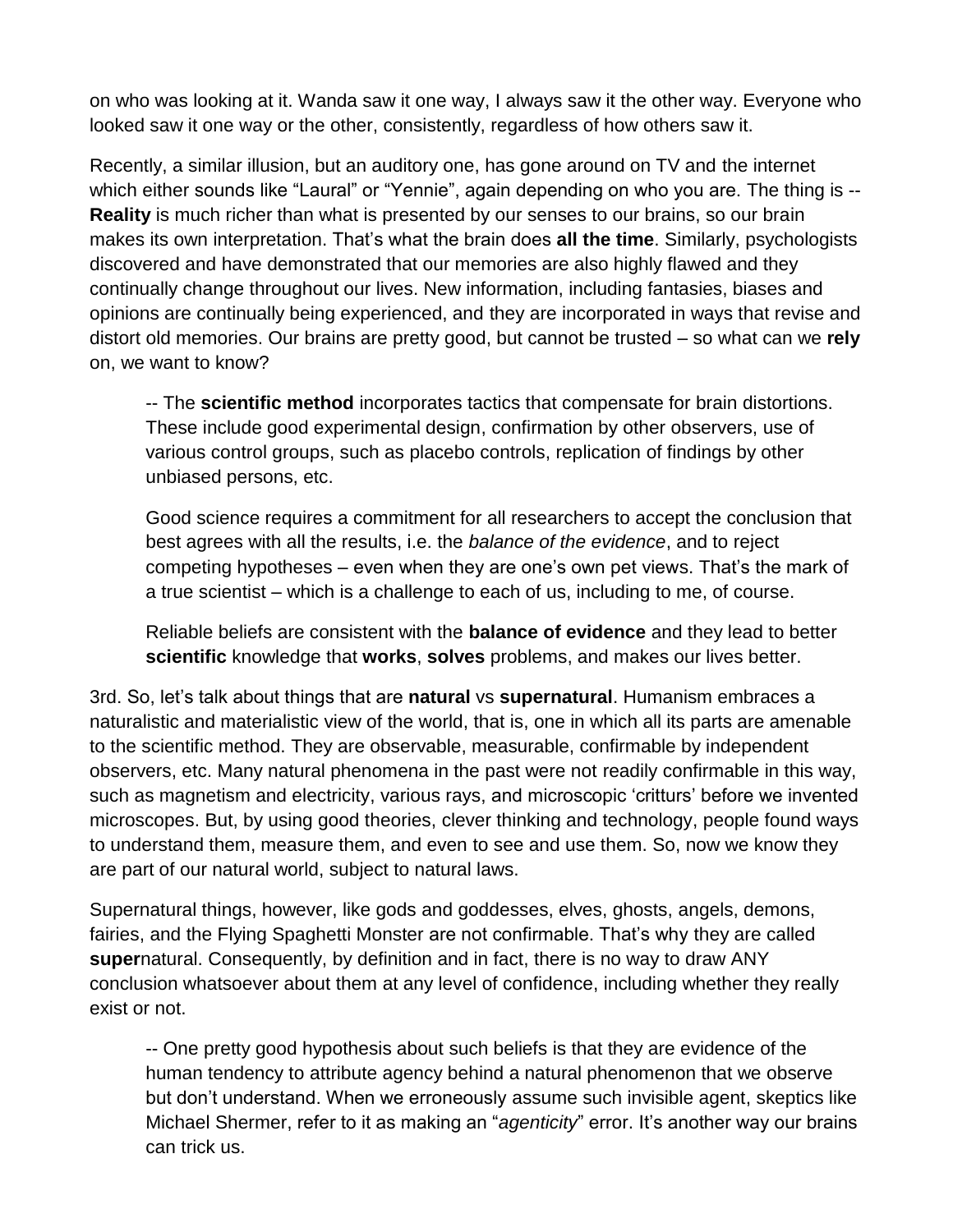-- Now, about **agnosticism** and **atheism**: the first, agnosticism, is about what one can **know** and prove for sure, the second, atheism is about what one **believes** based on extensive evidence. If one cannot truly know for sure whether a supernatural god exists or not then one must be agnostic, so **we are all agnostics** about gods and goddesses. By the way,-- just an aside thought -- my biology sense kicks in whenever the god vs goddess argument starts. Is there any reason why a deity would have any kind of genitals? I know, I know, that's not for me to understand. But think about it. There are implications – and sex and genitals are for biology and evolution. How does that fit for deities?

-- Well, after all, what can we know for sure anyway? The philosopher, DesCartes, concluded, "Cogito, ergo sum" – I think, therefore I exist. But, I'm not so sure. I kinda think it would be more accurate to say, "I **think** I think, therefore I **think** I exist". And, then everything else beyond that is surely stuff we believe, based only on evidence, but we cannot know for sure.

-- **Atheism**, on the other hand, is about what one *believes* about the existence of gods or goddesses. And, what secular humanists and I believe, based on the balance of evidence, is that there are none, zip, zero, none at all. And that is the challenge facing us: since it's up to us to take care of ourselves, and it's also our liberation --- nothing but our natural reality is limiting us. Contrary to the myth of the Tower of Babel we can send rockets with humans in them to the moon or Mars and no god will do anything at all to us --- but natural elements may well be pretty harsh on us.

-- Humanity has dreamed up perhaps 100,000 and one gods, and most of us are atheistic about 100,000 of them --- secular humanists just go the one more.

4th. (And, this is one we can use every day) Knowing that we are flawed, and just a product of random natural evolution, shaped by selection processes, can be humbling, but it can also provide some relief and liberation for us:

-- The outmoded concepts of sin and shame, guilt and blame do not serve us well at all. **Forgiveness** is available and warranted. **We** can forgive ourselves and others. What a relief! The **source** of forgiveness is in **US** and in **others** around us, not from some super lord, either here on earth or in the afterlife. It comes from understanding our humble flawed evolutionary origin which has dealt each of us about as many flawed genes as anyone else got.

-- **Clinging** to our own harsh judgments and resentments of others for whatever reason is an exhausting **burden**, whether aimed at them or at ourselves. We can let go! We know we are not perfect, no one is, not even ourselves. And, if forgiveness relief is not immediate, we can give ourselves space and time away from the others to work on getting over it.

Having a long memory for perceived slights or insults from others is a **burden**, not a virtue to feel righteous about. (repeat)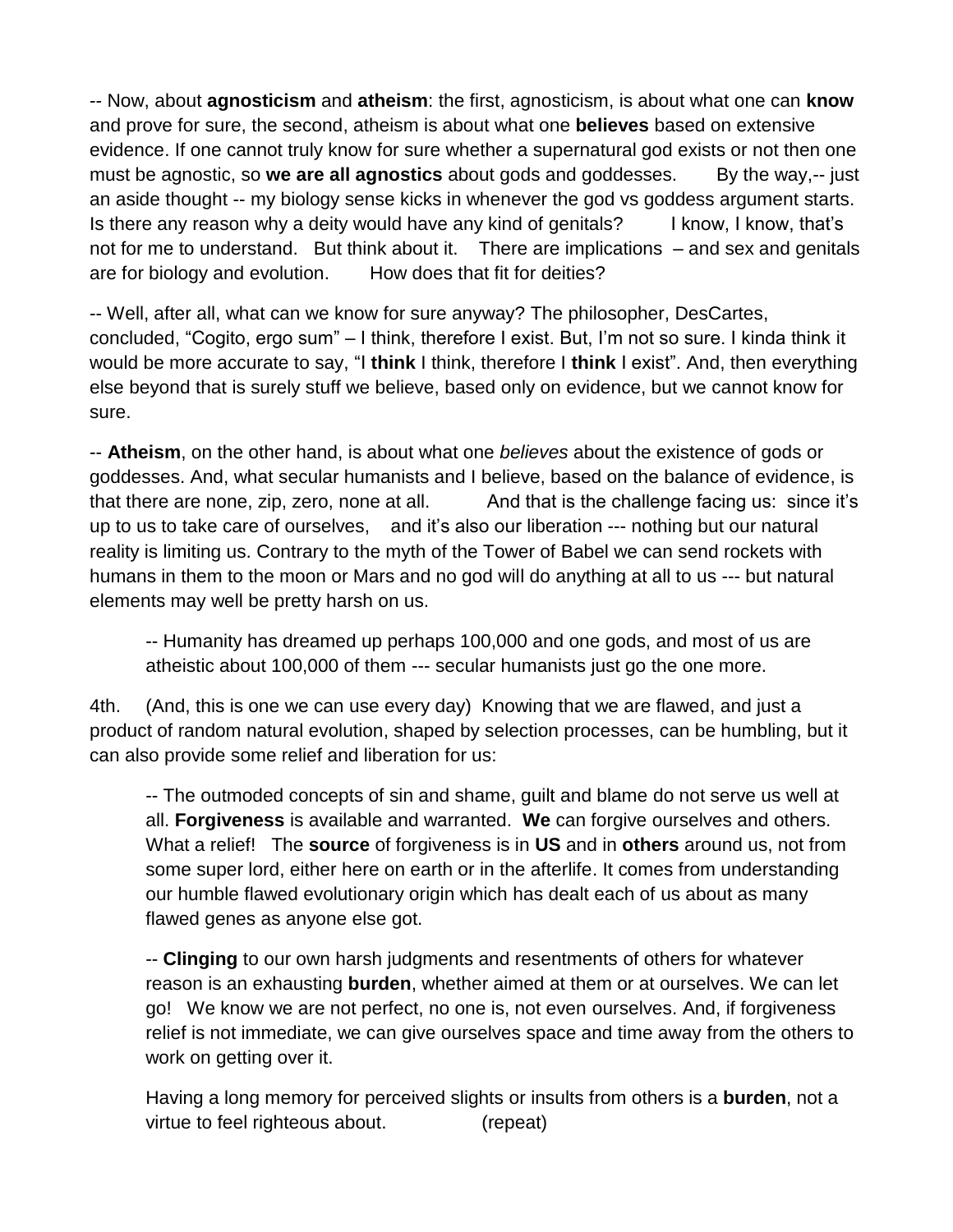-- Nowhere is it written that anything **must** be just thus and so, as we, might think it **must** be. Albert Ellis, the psychoanalyst and father of Rational Emotive Behavior Therapy (REBT) used to call that "**Musturbating**" when a troubled patient would use that kind of irrational argument. He also sometimes referred to it as "**Jehovian"** thinking – as if we are empowered to say what **must** be.

-- And, as we near end of life, we can relax, we are all forgiven in the end (the universalists were on the right track about that.)

5. In my closing comments, I want to run quickly through several other beliefs and values I hold with less elaboration about how they relate to humanism.

-- The **dualistic** belief that one's **mind** is more than one's **brain**, is rejected (that's just more supernaturalism), which also means that we don't have **free will**. Generally humanists agree about rejecting dualism, but they are more divided about whether we have free will or not. Those who favor keeping the free will concept are often the ones who emphasize human ability to strive for **higher levels of self-actualization**, such as Abraham Maslow and Felix Adler.

-- Those who reject free will, like Jerry Coyne, Sam Harris and me, are frequently more inclined to emphasize leniency and rehabilitative help to law offenders in the justice system. We favor **restorative**/rehabilitative justice rather than **retributive**/punitive "justice". (And, we frankly detest the way the media panders to the public in referring to "justice" persistently in the sense of vindictive punishment. It's a view that reinforces **mean spiritedness** generally in our society.)

Whatever your philosophy, the extent of mass incarceration and lengthy harsh sentences in the U.S. is an international disgrace, which is compounded with inadequate rehabilitative/ corrective treatment and too little assistance toward successful return to society when they are released.

-- Social researchers have shown that gross inequality has terrible anti-humanistic impacts on society (See the TED talk on the internet by Richard **[Wilkinson](https://www.ted.com/talks/richard_wilkinson)** on "*How [economic inequality harms societies](https://www.ted.com/talks/richard_wilkinson)*"). In it he provides a long list of unfavorable social impacts that are highly correlated with gross inequality, including crime of all kinds, poor health, shorter life expectancies, unhappiness, and a general lack of trust, to name just a few.